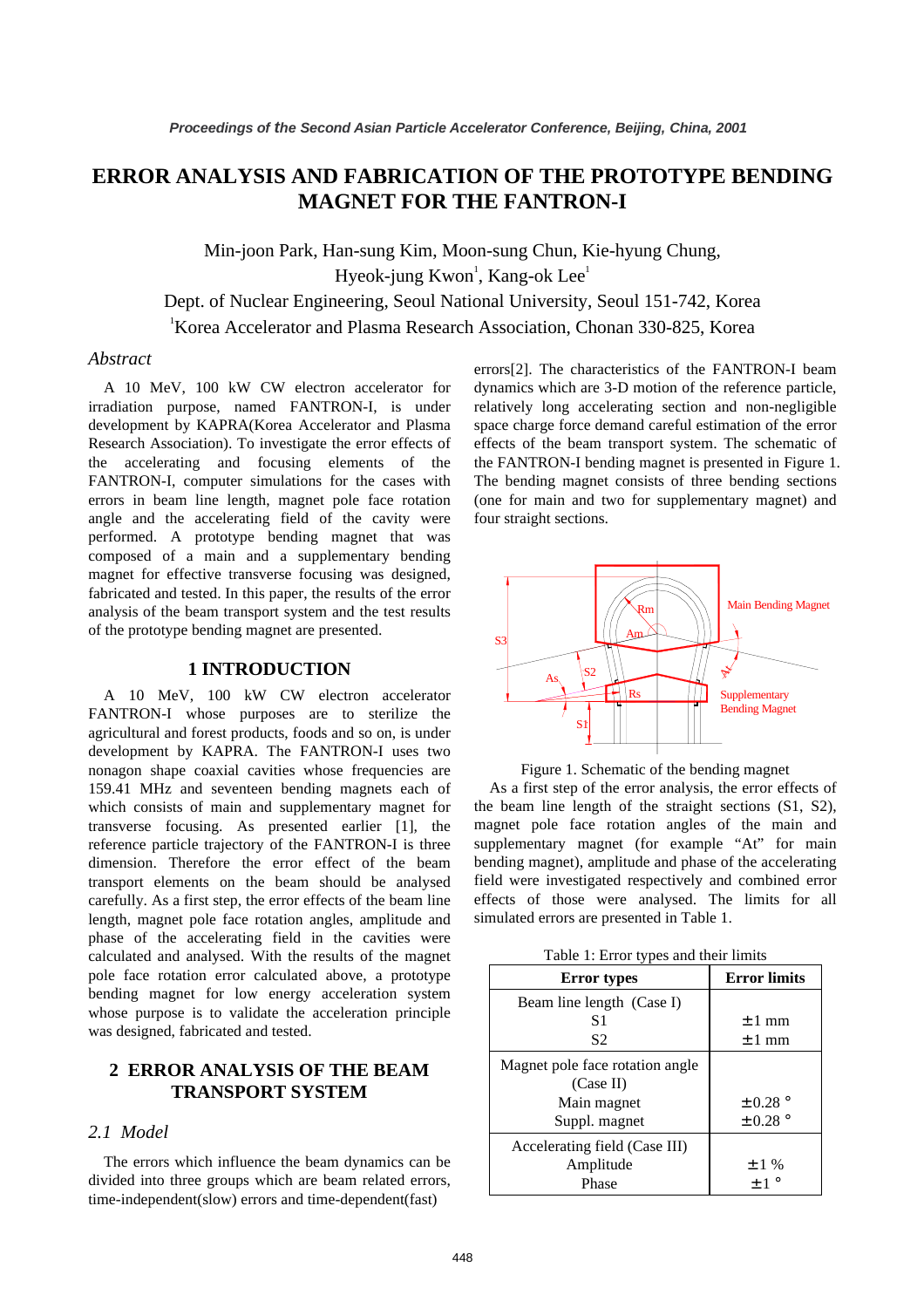#### *2.2 Probability Analysis*

Two hundred sets of random error samples within the limits in Table 1 were used to evaluate the error effects. The particle transport probabilities with respect to the error types are presented in Figure 2. As can be shown in Figure 2, the magnet pole face rotation angle error and beam line length error have relatively negligible effect on the beam transport probability, but the amplitude and phase errors of the accelerating field have great effects on the beam transport probability. Detailed analysis showed that energy spread due to accelerating field errors had a larger value than those due to the other two cases, and almost the particle losses occurred in the low energy bending region. The above two facts show that the designed beam transport system is more sensitive to the longitudinal beam dynamics rather the transverse one. The combined effects of the above three cases are shown in Figure 3. The Figure 3 has a similar tendency to particle transport probability curve due to the accelerating field error in Figure 2.



Figure 2. Beam transport probability with respect to beam line length, magnet pole face rotation angle, RF amplitude and phase errors



Figure 3. Beam transport probability with respect to combined effect

## **3 MAGNET FOR LOW ENERGY ACCELERATION SYSTEM**

The low energy acceleration system whose purpose is to validate the FANTRON-I acceleration scheme was designed and fabricated. The system consists of one nonagon shape coaxial cavity, one bending magnet and other parts such as electron gun, RF system, vacuum system and so on as shown in Figure 4[3].



Figure 4. Low energy acceleration system

The design parameters of the bending magnet for the low energy acceleration system are shown in Table 2, and the simulation results of the magnetic flux density distribution using OPERA3D code are presented in Figure 5.

Table 2. Design Parameters of the bending magnet

| <b>Parameters</b>            | Main<br><b>Magnet</b> | Supple.<br>magnet |
|------------------------------|-----------------------|-------------------|
| Bending angle of the<br>beam | $200^{\circ}$         | $10^{\circ}$      |
| Pole face angle              | 178°                  | $10^{\circ}$      |
| Pole face rotation angle     | $11^{\circ}$          | 0 °               |
| Air gap size                 | 50 mm                 | $50 \text{ mm}$   |
| Magnetic flux density        | $36.1$ gauss          | $21.5$ gauss      |
| Magnetomotive force          | 161 AT                | 97 AT             |



Figure 5. Magnetic flux density distribution